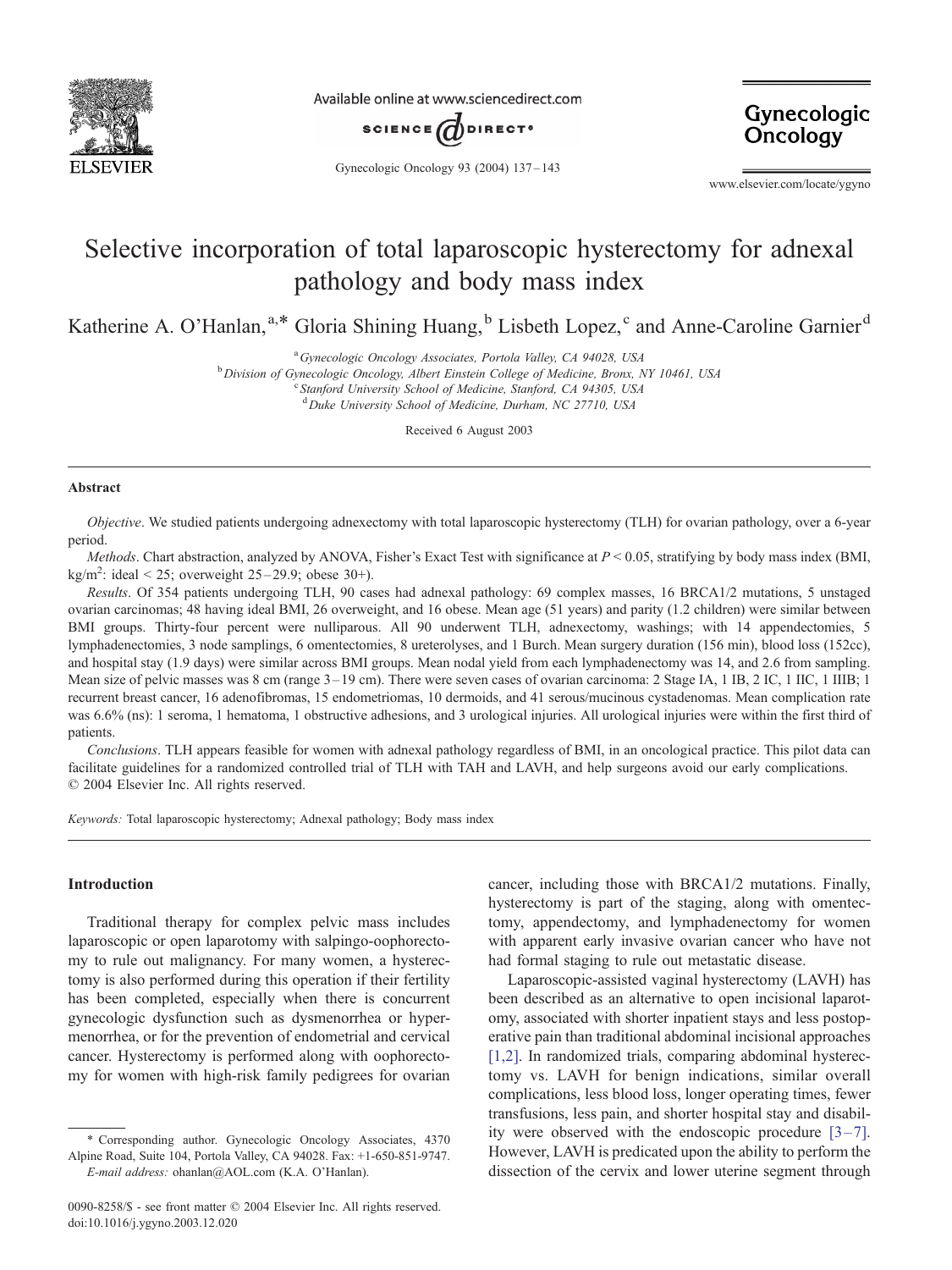the vagina. Nulliparous women, who are at increased risk for ovarian cancer, may not qualify for LAVH due to insufficient uterine prolapse and vaginal capacity. The total laparoscopic hysterectomy (TLH) has been described over the last 10 years as a potentially quicker, more efficient method, is associated with less blood loss than LAVH [\[8,9\],](#page-5-0) and is also more available to nulliparous women.

Obese patients needing hysterectomy have been traditionally managed by open laparotomy with an acceptably higher rate of complications such as wound infection, pelvic abscess, and dehiscence than observed in nonobese patients [\[10\]](#page-5-0). Obesity was originally seen as a relative contraindication for advanced laparoscopic procedures, but this has recently come under review [\[11\].](#page-5-0) Now, with improved instrumentation and techniques, many advanced laparoscopic procedures have been observed to be safe and feasible in women with high BMI [\[12,13\].](#page-5-0)

While a randomized clinical trial would be the standard for confirming the indications, safety, efficacy, and complication rates of TLH for women with adnexal pathology, there are, as yet, no large cohort reviews to serve as pilot data focusing on outcomes as they relate to BMI.

In this retrospective report, the patient demographics, preoperative indications, surgical data, and complications are recorded from 5.8 years in a single surgeon's teaching practice, and are analyzed for total laparoscopic hysterectomy for adnexal pathology stratified by BMI categories.

# Patients and methods

#### Retrospective study design

Of 364 cases of total laparoscopic hysterectomy performed over a 72-month period, there were 90 cases of simple total laparoscopic hysterectomy performed for management of pelvic mass, clinically early ovarian Ca, BRCA mutation, or family history of ovarian Ca, which are stratified by body mass index. Body mass index (BMI) was calculated by dividing a person's weight in kilograms by the square of their height in meters. Ideal BMI has been defined as  $\leq 25$  kg/m<sup>2</sup>, while overweight is having a BMI between 25 and 29.9  $\text{kg/m}^2$ , and obese patients are those with a BMI of 30 kg/m<sup>2</sup> or more [\[14\].](#page-5-0) All surgeries were teaching cases, assisted by a categorical Obstetrics and Gynecology resident or, less often, by an attending physician specialized in Obstetrics and Gynecology, who was also actively learning the technique.

TLH means all surgery was performed entirely through the laparoscopic ports, including the closure of the vagina [\[15\]](#page-5-0). All patients were scheduled for a laparoscopic approach unless they had prior surgical reports documenting severe abdominal/intestinal adhesions, clinical or radiographic evidence of metastatic ovarian carcinoma, or documented significant cardiopulmonary disease, contraindicating prolonged steep Trendelenburg position.

All pelvic masses were removed intact in a  $5 \times 8$  or  $8 \times 15$ in. ripstop nylon sack with a purse string (Lapsac, Cook Surgical, Chicago, IL). The sack is passed into the abdomen through the 10-mm umbilical trochar. The mass is encased in the sack, and passed out the vagina, draw string first, allowing collapse of the mass inside the sack with controlled spillage from the exteriorized sack opening outside the vagina, avoiding peritoneal spillage. Staging was performed for all invasive ovarian malignancies, and included hysterectomy, pelvic and aortic lymph node dissection, omentectomy, and appendectomy, with peritoneal washings and biopsies. The hysterectomy procedure is described elsewhere [\[16\].](#page-5-0) Then, the vaginal apex was closed, fixing the lateral vaginal angle to the uterosacral and round ligaments for suspension.

Patients were given printed information about their bowel prep, and their inpatient postoperative and home recovery. Discharge instructions included resumption of all activities as soon as tolerated and encouraged ambulation and floor exercise. Patients were instructed not to engage in any vaginal penetration until after they received clearance at their 6-week vaginal checkup. All patients were seen initially for an abdominal incision check at 10 days after discharge and again at 6 weeks. Patients were referred for chemotherapy if they had a  $\geq$ grade 2or  $\geq$ Stage Ib epithelial ovarian carcinoma.

#### Data management and analysis

Office and hospital charts were reviewed for patient data regarding age, height, weight, parity, preoperative diagnosis, procedure(s), estimated blood loss (EBL), duration of surgery, duration of hospital stay, pathologic data including uterine dimensions, weight, cancer characteristics such as depth of invasion, grade, presence or absence of lymphvascular invasion, cervical invasion, pelvic cytologic washings, number of nodes dissected, and complications. The patients were divided into three standard BMI groups: ideal (<25), overweight  $(25-29.9)$ , obese (>30.0) [\[14\].](#page-5-0) The data was analyzed on a SPSS statistical analysis package, using ANOVA and  $t$  test for comparison of continuous data, and chi-square analyses including Fisher's Exact Test for nominal data. A value of  $P \le 0.05$  was accepted as significant.

#### Results

Among 90 patients identified with pelvic mass, clinically early ovarian Ca, mutation of BrCa 1 or 2, or family history of ovarian cancer, 48 had an ideal BMI with group average of 22.1, 26 were overweight with group average of 26.9, and 16 were obese with mean BMI of 36.3. [\(Table 1\)](#page-2-0) While the mean age of all three groups was 51 years ( $P = 0.406$ ), patients' ages ranged from 24 to 85 years. The mean parity was 1.2 in all three groups ( $P = 0.805$ ), ranging from 0 to 7. Overall, 34% of the women in each of the three groups were nulligravid.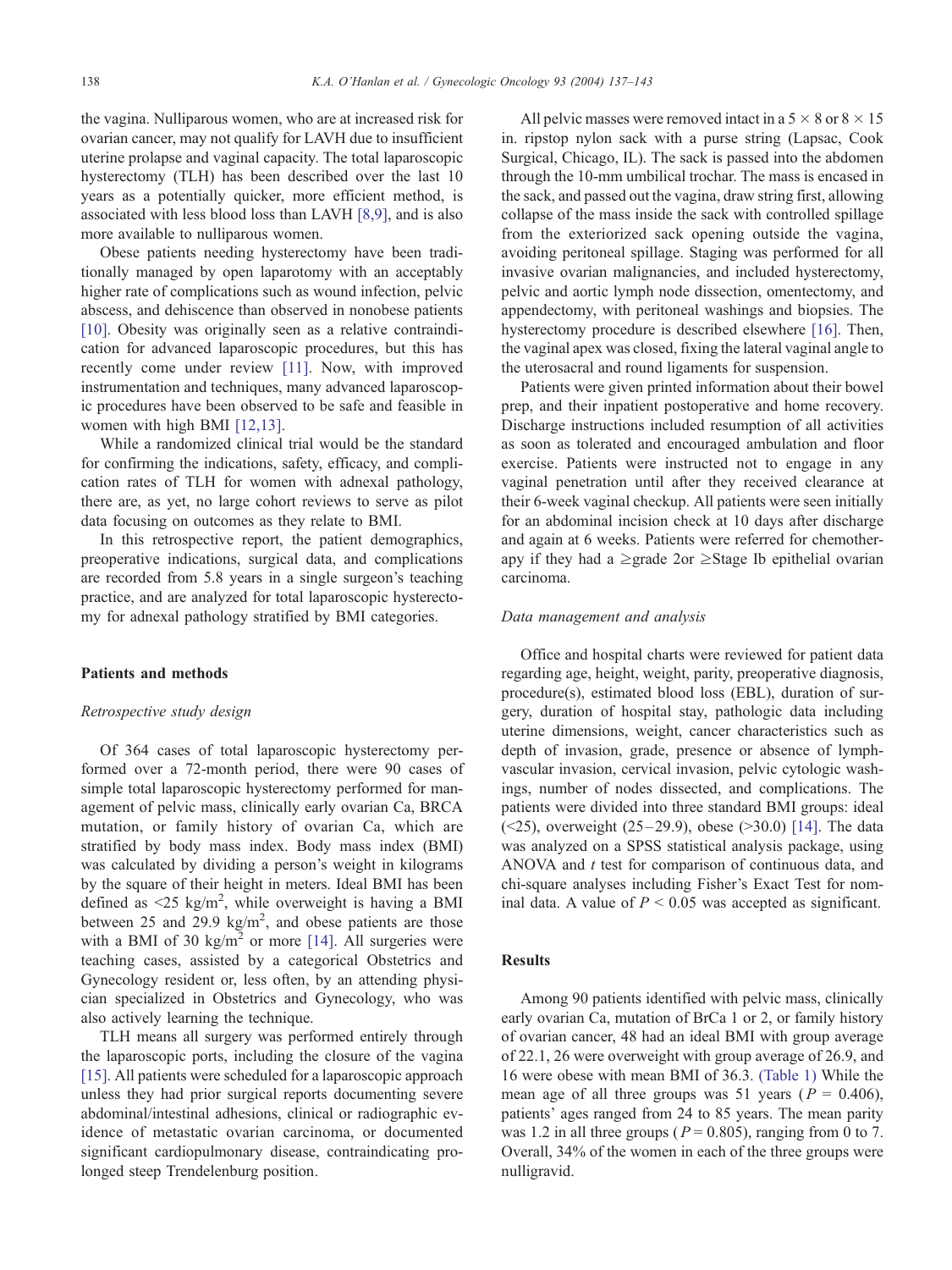<span id="page-2-0"></span>Table 1 Patient demographics stratified by BMI categorya

|                 | Ideal<br>$(n = 48)$ , | Overweight<br>$(n = 26)$ , | Obese<br>$(n = 16)$ , | $P$ value             |  |
|-----------------|-----------------------|----------------------------|-----------------------|-----------------------|--|
|                 | M(SD)                 | M(SD)                      | M(SD)                 |                       |  |
| Age (years)     | 51.7(9.1)             | 51.6 (12.6)                | 48.0(7.4)             | 0.406                 |  |
| Parity          | 1.3(1.2)              | 1.3(1.4)                   | 1.0(1.0)              | 0.805                 |  |
| Body mass index | 22.1(1.7)             | 26.9(1.3)                  | 36.3(5.0)             | $\leq 0.0001^{\rm b}$ |  |

<sup>a</sup> ANOVA.

<sup>b</sup> All three categories significantly different from each other by multiple specific comparisons.

Table 3 Surgical data stratified by BMI category<sup>a</sup>

|                                   | Ideal<br>$(n = 48)$ ,<br>M(SD) | Overweight<br>$(n = 26)$ ,<br>M(SD)       | Obese<br>$(n = 16)$ ,<br>M(SD) | $P$ value |
|-----------------------------------|--------------------------------|-------------------------------------------|--------------------------------|-----------|
| Duration of<br>surgery (min)      | 154.3 (46.0)                   | 156.2 (58.7)                              | 162.3(49.7)                    | 0.859     |
| Estimated<br>blood loss (ml)      |                                | 167.4 (204.6) 149.0 (183.9) 111.5 (106.6) |                                | 0.578     |
| Length of hospital<br>stay (days) | 2.2(1.8)                       | 1.6(0.6)                                  | 1.7(0.6)                       | 0.183     |

was an invasive squamous cell carcinoma of a dermoid and the other was a clear cell carcinoma, all staged; 1 IIC poorly differentiated papillary serous carcinoma; 1 IIIB serous LMP tumor, both staged; and 1 patient with a first recurrence of her prior breast cancer in the ovary, nodes sampled.

<sup>a</sup> ANOVA.

Among them, 69 had preoperative diagnosis of complex pelvic mass, 16 had familial ovarian carcinoma/BrCa 1 or 2 mutation, and 5 had unstaged clinically early ovarian carcinoma (Table 2). Benign lesions comprised the vast majority of cases; however, 6 patients required complete staging when cancer was identified. The final pathologic diagnoses included eight cases of carcinoma in the ovary: 2 Stage IA, 1 granulosa cell tumor, and 1 papillary serous Low Malignant Potential (LMP) tumor (both sampled); 1 IB endometrioid carcinoma; 2 IC carcinomas, of which one

Table 2 Preoperative and postoperative diagnoses stratified by BMI category<sup>a</sup>

|                                                  | Ideal<br>$(n = 48)$ ,<br>N(%) | Overweight<br>$(n = 26)$ ,<br>N(% | Obese<br>$(n = 16)$ ,<br>N(% | $P$ value            |  |
|--------------------------------------------------|-------------------------------|-----------------------------------|------------------------------|----------------------|--|
| Preoperative diagnosis                           |                               |                                   |                              |                      |  |
| Complex pelvic mass                              | 33 (68.7)                     | 21 (80.8)                         | 15(93.7)                     |                      |  |
| Familial breast/ovarian<br>cancer                | 12(25)                        | 3(11.5)                           | 1(6.3)                       |                      |  |
| Ovarian cancer                                   | 4(8.3)                        | 2(7.7)                            | 1(6.3)                       |                      |  |
| Fisher's Exact Test                              |                               |                                   |                              | $0.251$ <sup>a</sup> |  |
| Postoperative pathology                          |                               |                                   |                              |                      |  |
| Dermoid                                          | 5(10.4)                       | 3(11.5)                           | 2(12.5)                      |                      |  |
| Adenofibroma                                     | 5(10.4)                       | 9(34.6)                           | 2(12.5)                      |                      |  |
| Benign ser/muc lesions                           | 23 (47.9)                     | 10(38.5)                          | 8(50.0)                      |                      |  |
| Endometrioma                                     | 10(20.8)                      | 1(3.8)                            | 4(25.0)                      |                      |  |
| Carcinoma                                        | 4(8.3)                        | 2(7.6)                            | 1(6.2)                       | $0.243^{\rm a}$      |  |
| Stage IA papillary<br>serous, LMP <sup>b</sup>   | 1                             |                                   |                              |                      |  |
| Stage IA granulosa<br>cell tumor <sup>b</sup>    | 1                             |                                   |                              |                      |  |
| Stage IB                                         |                               | 1                                 |                              |                      |  |
| endometrioid, G2 <sup>c</sup>                    |                               |                                   |                              |                      |  |
| Stage IC SCC of<br>dermoid <sup>c</sup>          |                               | 1                                 |                              |                      |  |
| Stage IC clear cell,<br>$G3^c$                   |                               |                                   | 1                            |                      |  |
| Stage IIC papillary<br>serous, G3 <sup>c</sup>   | 1                             |                                   |                              |                      |  |
| Stage IIIB papillary<br>serous, LMP <sup>c</sup> | 1                             |                                   |                              |                      |  |
| Breast cancer<br>recurrence <sup>b</sup>         | 1                             |                                   |                              |                      |  |
| <sup>a</sup> Fisher's Exact Test.                |                               |                                   |                              |                      |  |

<sup>b</sup> Sampling performed.

<sup>c</sup> Staging performed.

| The remaining pathologies consisted of 16 adenofibromas,        |
|-----------------------------------------------------------------|
| 15 endometriomas, 10 dermoids, and 41 benign serous or          |
| mucinous cystadenomas. All patients were thoroughly             |
| staged except the two patients with clinical Stage IA LMP       |
| tumor, and recurrent breast cancer.                             |
| While the mean hospital stay was 1.8 days for all BMI           |
| groups ( $P = 0.183$ ), 32 patients stayed only 1 day, while 45 |
| patients stayed 2 days (Table 3). The estimated blood loss      |
| averaged 152 ml per case in all BMI groups ( $P = 0.578$ ),     |
| with 38 patients losing 50 ml or less and another 32 losing     |
| 75-100 ml. It should be noted that many patients had            |
| additional procedures including 14 appendectomies, 5 lym-       |
| phadenectomies, 3 node samplings, 6 omentectomies, 8 ure-       |
| terolyses, and 1 Burch (Table 4); however, the specific times   |

required for these procedures were not recorded or subtracted from the duration of surgery. For the patients who had only hysterectomy/adnexectomy with no other proce-

Table 4 Additional procedures stratified by BMI category

| Ideal | Overweight | Obese                          | $P$ value         |
|-------|------------|--------------------------------|-------------------|
|       |            |                                |                   |
|       |            |                                |                   |
| 3     | 2          |                                |                   |
| 5     | 2          |                                |                   |
| 0     |            |                                |                   |
| 2     | 2          |                                |                   |
| 3     | $\Omega$   |                                |                   |
| 3     | 2          |                                |                   |
| 0     | 0          |                                |                   |
| 17    | 11         |                                |                   |
|       | ∩          | 0                              |                   |
| 3     | 3          | 2                              |                   |
|       |            | $\Omega$                       |                   |
| 9     | 3          | 3                              |                   |
| 0     |            |                                |                   |
|       |            |                                |                   |
|       |            | 2                              |                   |
|       |            |                                |                   |
| 50    | 29         | 16                             | 0.243             |
|       | N          | $(n = 48)$ , $(n = 26)$ ,<br>N | $(n = 16)$ ,<br>N |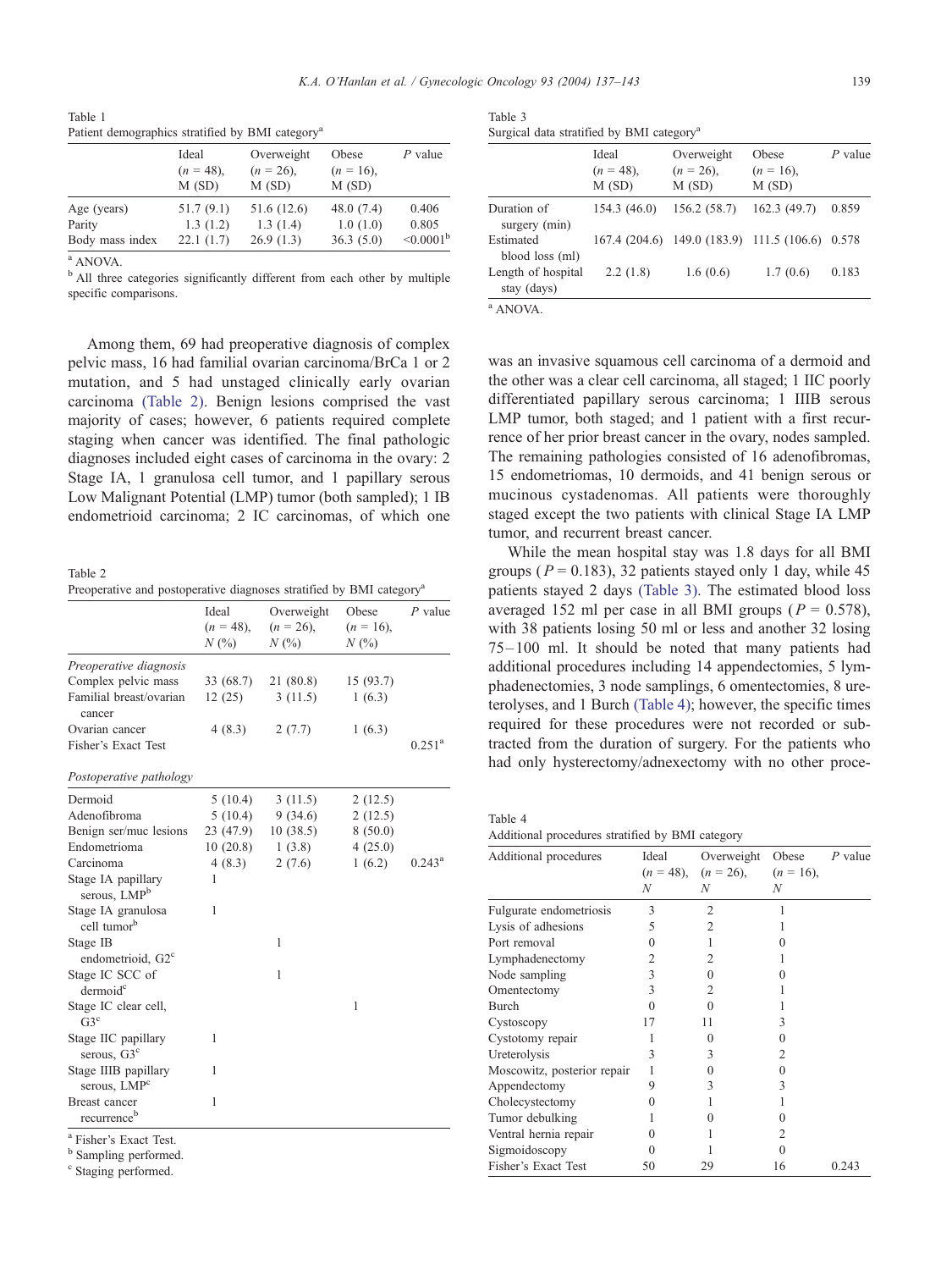Table 5 Pathological data stratified by BMI category (Tukey – Kramer)

|                                            | Ideal<br>$(n = 48)$ ,<br>M(SD) | Overweight<br>$(n = 26)$ ,<br>M(SD) | Obese<br>$(n = 16)$ ,<br>M(SD) | $P$ value |
|--------------------------------------------|--------------------------------|-------------------------------------|--------------------------------|-----------|
| Pathology of uterus <sup>a</sup>           |                                |                                     |                                |           |
| Length $(cm)$                              | 8.6(2.1)                       | 8.6(1.9)                            | 9.4(2.9)                       | 0.453     |
| Width (cm)                                 | 5.6(1.4)                       | 6.1(1.4)                            | 6.1(2.5)                       | 0.33      |
| Depth (cm)                                 | 3.9(1.2)                       | 4.2 $(1.7)$                         | 4.4(1.7)                       | 0.489     |
| Weight $(g)$                               | 131 (101)                      | 204 (179)                           | 171 (141)                      | 0.141     |
| Ovarian mass $\text{(cm)}^{\text{b}}$      | 7.2(3.4)                       | 8.8(4.6)                            | 8.9(5.6)                       | 0.371     |
| Number of nodes<br>obtained                |                                |                                     |                                |           |
| Lymphadenectomy<br>$(5 \cases)$            | 7.3(8.9)                       | 16.5(10.6)                          |                                | 0.127     |
| Lymph node sampling<br>$(3 \text{ cases})$ | 2.6                            |                                     |                                |           |

<sup>a</sup> Uterine dimensions available for 89 cases. Uterine weight available for 74 cases.

<sup>b</sup> Ovarian dimensions only recorded for all 52 patients with preoperative diagnosis of pelvic mass.

dure, operating time was 144 min, with 6 completed in 90 min, and 27 completed within 120 min.

The mean uterine weight of 160 g in all groups was not statistically significantly different by BMI category ( $P =$ 0.453) (Table 5). Nine women had uteri weighing between 200 and 800 g. The mean adnexal size was 8 cm (range 3– 19) in the 52 cases with a complex neoplastic pelvic mass found at surgery, with no significant difference between the three groups of patients ( $P = 0.371$ ).

Five patients with invasive epithelial ovarian carcinoma underwent pelvic and aortic lymphadenectomy yielding a mean of 13.6 nodes ( $P = 0.127$ ). Lymph node sampling, not lymphadenectomy, was performed on 3 patients: 1 patient with encapsulated focal Low Malignant Potential Papillary Serous ovarian cancer, 1 granulosa cell carcinoma, and 1 breast cancer recurrence, yielding a mean of 2.6 nodes. The overall complication rate for the series was 6.6% (Table 6) (1 seroma, 1 hematoma, 1 SBO from adhesions, 1 stented ureteral fistula, 1 reimplanted ureteral fistula, 1 vesicovaginal fistula treated by catheter) among 4 patients in the ideal and 2 patients in the overweight BMI categories and no patients in the obese BMI category. All of the urological injuries occurred in the first one third of patients in the clinical series.

#### Discussion

In the United States, where 26% of the adult population is obese and over half a million hysterectomies are performed yearly, laparoscopic approaches are under study for wider applicability [\[17\].](#page-5-0) Many patients needing surgery for a pelvic mass also have indications for hysterectomy. Laparoscopic surgery to prevent [\[18\],](#page-5-0) diagnose [\[19\],](#page-5-0) or stage early ovarian cancer [\[20,21\]](#page-5-0) is useful, but these reports do not specifically include hysterectomy [\[22,23\].](#page-5-0) In this report, we have specifically addressed the concerns about performing a hysterectomy as part of the laparoscopic management of women with ovarian pathology, with particular focus on outcomes stratified by BMI.

In all three BMI groups, 34% of the patients were nulliparous. While LAVH has already been advocated for women needing hysterectomy with their adnexectomy, many patients' vaginal anatomy precludes completion of surgery from below [\[24,25\].](#page-5-0) We confirm that a total laparoscopic approach is facile and efficient [\[26 –28\],](#page-5-0) and useful for women with unfavorable vaginal anatomy. However, even for women with descensus and vaginal capacity, we still perform the entire surgery from above, in part because vaginal hysterectomies have been associated with higher risk of subsequent urinary incontinence and vault prolapse  $[29-31]$ ; and because we are routinely able to suture the lateral vaginal apices to the uterosacral ligaments, which gives visible elevation and support of the vaginal apex not achievable from below.

Laparoscopic hysterectomy in the obese woman with an ovarian mass can be technically challenging [\[12\].](#page-5-0) While large women tolerate increased intraperitoneal pressure well concerning cardiac function [\[32\],](#page-5-0) respiratory mechanics can be adversely affected for the duration of the pneumoperitoneum [\[33\].](#page-5-0) Higher than usual inspiratory pressures are usually needed with reduced ventilatory compliance, especially in Trendelenburg position [\[12\].](#page-5-0) None of the 16 patients with BMI between 30 and 50 needed reversal of Trendelenburg to reduce their carbon dioxide pressures as we were prepared to do. There were no respiratory complications in this series of 90 patients or in the 354 from which it was drawn. The ability to safely perform laparoscopic hysterectomy is especially important for obese women with

Table 6 Complications by weight category Chi-Square Contingency Table

|                             | Ideal $(n = 48)$ |            | Overweight $(n = 26)$ |            | Obese $(n = 16)$ |            | All patients $(n = 90)$ |            |
|-----------------------------|------------------|------------|-----------------------|------------|------------------|------------|-------------------------|------------|
|                             | No reoperation   | Reoperated | No reoperation        | Reoperated | No reoperation   | Reoperated | No reoperation          | Reoperated |
| Ureter fistula, reimplanted |                  |            |                       |            |                  |            |                         |            |
| Ureter fistula, stented     |                  |            |                       |            |                  |            |                         |            |
| Bladder fistula             |                  |            |                       |            |                  |            |                         |            |
| Urological subtotal         |                  |            |                       |            |                  |            |                         |            |
| Adhesive bowel obstruction  |                  |            |                       |            |                  |            |                         |            |
| Pelvic hematoma             |                  |            |                       |            |                  |            |                         |            |
| Pelvic seroma               |                  |            |                       |            |                  |            |                         |            |
|                             | 2(4.2)           | 2(4.2)     | 1(3.8)                | 1(3.8)     | $\Omega$         |            | 3(3.3)                  | 3(3.3)     |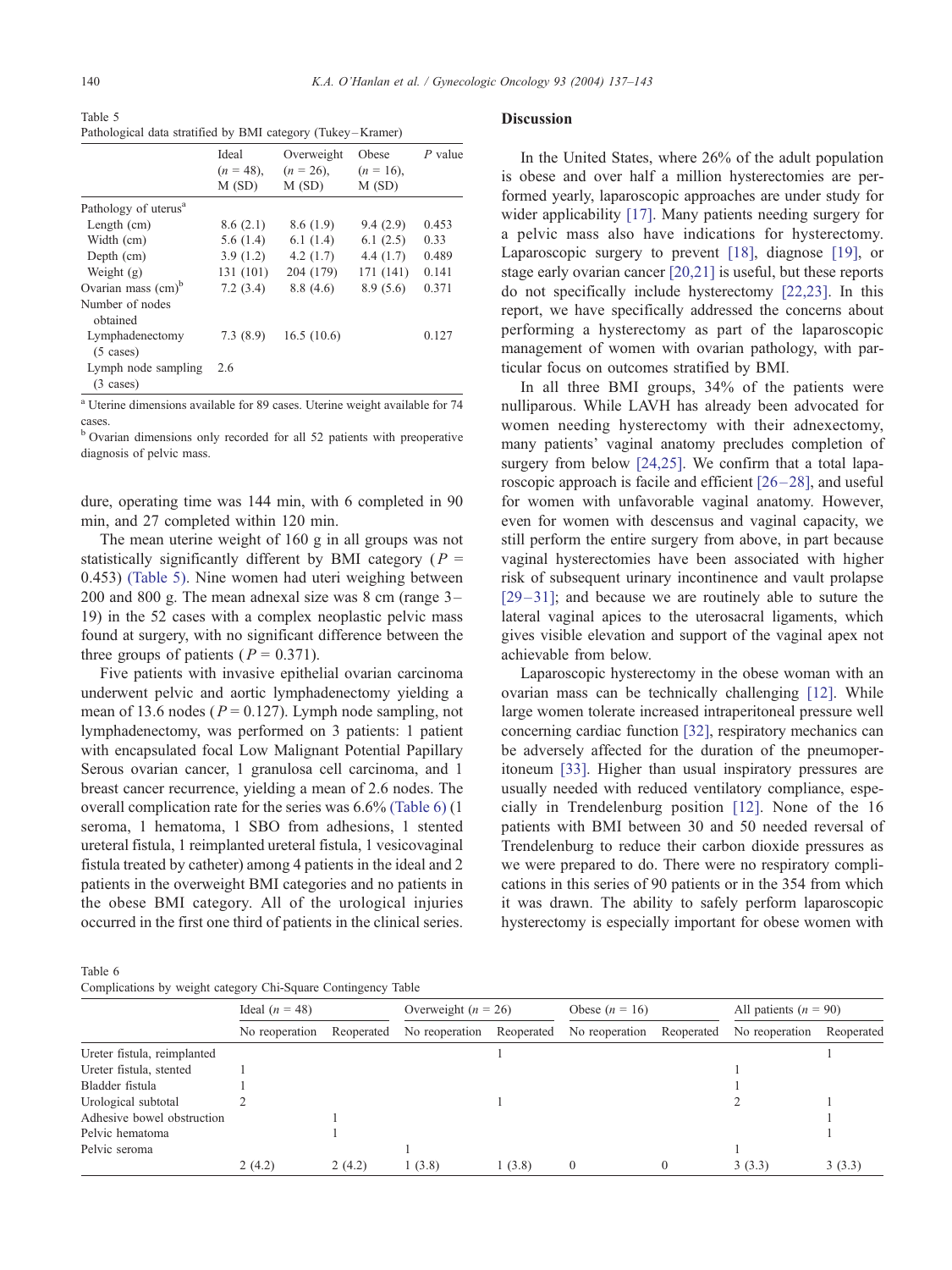adnexal pathology, as they have a higher risk of both ovarian and uterine carcinoma  $[34-36]$  in comparison with others.

Many are concerned that there are significantly longer operating times with a laparoscopic approach, especially reported with the LAVH [\[37\].](#page-6-0) Our data show no difference in operating times based on size of the patient (about 2.5 h on average). The mean size of the uteri in this case series was 160 g, ranging from 40 to 800 g, some requiring morcellation via vagina or by morcellating instrument. Additionally, the operating times for our patients included 95 additional procedures in 25 patients, such as cholecystectomy, node dissection, Burch colpopexy, omentectomy, appendectomy, and fulgeration of endometriosis. Although inclusion of these cases with additional procedures confounds interpretation of the operating times for hysterectomy/adnexectomy, this retrospective clinical series reflects the spectrum of surgical procedures often performed concomitantly in this setting and patient population.

The operating times have been reported to decrease over time with greater laparoscopic surgical experience [\[38,39\]](#page-6-0) and with TLH when compared in retrospective analyses with LAVH [\[9,40\].](#page-5-0) Our laparoscopic blood loss, surgical duration, and number of days in hospital are all continuing to decrease over time, with 20 of the last 30 patients in the series losing 0– 50 ml of blood, and 24 of the last 30 patients going home on postoperative day 1. The node dissections yielded similar numbers of nodes as reported by others [\[41,42\].](#page-6-0)

With laparotomy, obese patients have been shown to have a higher incidence of wound infection and other complications resulting in extended hospitalizations and additional procedures, directly proportional to the BMI [\[43\].](#page-6-0) In one series of 471 patients of any weight undergoing abdominal hysterectomy for benign disease and with small uteri (<280g), the complication rate was 13.3% [\[44\].](#page-6-0)

In our series, we observed a 6.6% complication rate as observed in other recent laparoscopic series [\[45 –48\].](#page-6-0) There were no complications in the 16 obese patients.

Overall, 3.3% sustained urological injury, all during the first third of the series. This rate is similar to recent laparoscopic reports ranging from  $3.4\%$  to  $8.3\%$  [49-51] and gives further evidence to a learning curve effect [\[27\].](#page-5-0) Laparoscopic surgeons are urged to learn these techniques with colleagues rather than residents, always with an eye to the location for the ureter. In the first case, a 6-cm paracervical, intraligamentous fibroid obscured the parametrial anatomy. Ureteral transection could have been averted by dissecting out the ureter in its course through the parametrium. Immediate recognition and laparoscopic reanastomosis were performed after removal of the uterus. In the second case, the patient had been forewarned that incidental cystotomy could occur during dissection of the bladder off of the lower uterine segment in women who have had a cesarean section. This was not considered a result of the approach, because thinning of the bladder wall within

adhesions from the cesarean section was observed. In the third case, the ureter was heat-injured with the cautery device during ligation of the uterine artery too low on the parametrium. We now keep more meticulous eye on the precise location of the bottom of the cervix by both visual cues and ''palpation'' with the laparoscopic instruments. These lessons prevented further injuries in the last two thirds of patients.

There are many serious challenges to the utility and validity of this retrospective observational series. First, the nonrandom, clinically based assignment of laparoscopic approach introduces selection bias concerning comorbidities, but no patients were excluded from TLH due to their BMI. Such selection-bias concerning cardiopulmonary disease, metastatic disease, and documented adhesions mimics clinical practice, but hinders in the utility of this data except as a pilot series. In the absence of the needed randomized clinical trials confirming other guidelines for assignment of approach, our pattern of assignment reflects current clinical laparoscopic surgical safety standards  $[52-54]$ .

Second, this methodology is limited in terms of generalizability, as many other gynecologic surgeons may not yet have the experience reflected in this report. Thus, the complication rates for other surgeons may indeed differ by the patient's body mass index or be higher in the early portion of their surgical series. Complications are minimized with training, experience, and a meticulous approach with colleagues as cosurgeons.

The techniques employed and described herein parallel traditional standard open techniques (except the morcellation), making the procedure more easily performed by abdominal surgeons. One can obtain experience and practice these techniques during open surgery by performing the entire open laparotomy hysterectomy with the CS Harmonic Scalpel, which is the hand-held, shorter version of the 5 mm Laparoscopic LCS Harmonic Scalpel, designed for open cases. Other safety features, similar in both the open and laparoscopic procedures and familiar to every gynecologic surgeon, include frequent identification of the location of the ureters, constant ''traction-counter-traction'' to lift the uterus away from the ureters with constant upward axial pressure on the uterine manipulator, and frequent palpatory identification of the cervical and parametrial anatomy.

Third, making significant comparisons in this retrospective study is difficult because of the many variables existing between patients (e.g., cancer status, nutritional status, medical comorbidities), which were not abstracted or taken into account in this small observational series.

Lastly, there were over 95 procedures performed with the hysterectomy/adnexectomy, contributing to complications and durations of surgeries. In reality, Gynecologic Oncologists will frequently perform additional procedures at the time of hysterectomy/adnexectomy to address adhesions, pelvic floor dysfunction, and anomalous findings at surgery. Ideally, future randomized clinical study would control for patients' baseline health and for additional procedures.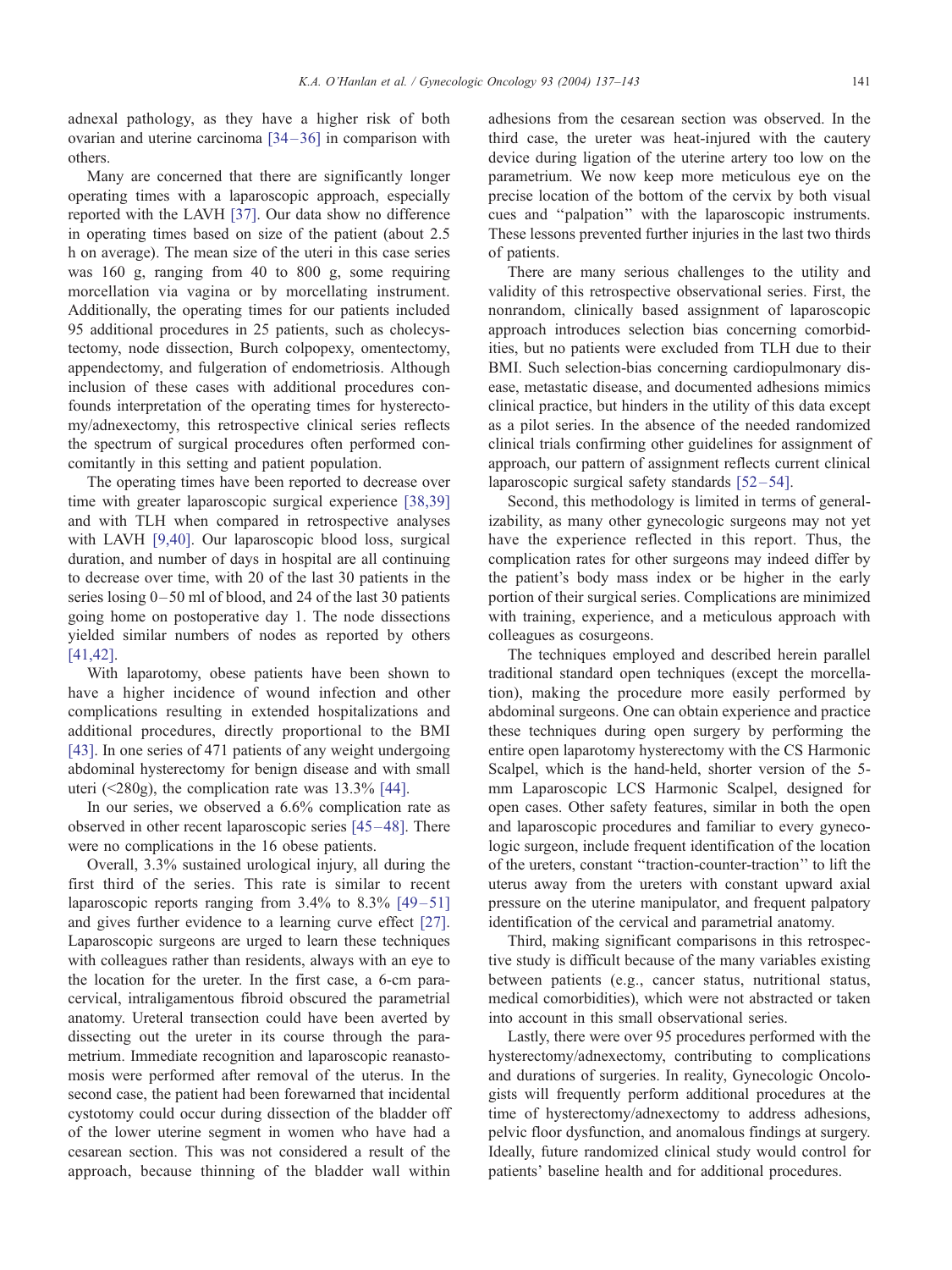# <span id="page-5-0"></span>**Conclusions**

# In our experience, total laparoscopic hysterectomy/ adnexectomy appears to be feasible and safe for obese, overweight, and ideal BMI patients who require surgical management of adnexal pathology. When patients are stratified by BMI, no significant differences are observed concerning duration of surgery, blood loss, length of hospital stay, or complication rate. This patient series confirms patient acceptability of the procedure, provides descriptive data regarding surgical and postoperative parameters, and highlights clinical considerations that are important to the design of randomized, clinical trials. Based on this cohort of cases, randomized prospective studies are warranted to compare TLH, TAH, VH, and LAVH in women with the full spectrum of BMI, to validate the utility of each approach, with attention to both short-term and long-term complications.

## Acknowledgment

The data in this paper was presented at the Annual Clinical Meeting of the Society of Gynecologic Oncologists in New Orleans, LA, February 2003.

# References

- [1] Hur M, Kim JH, Moon JS, Lee JC, Seo DW. Laparoscopically assisted vaginal hysterectomy. J Reprod Med 1995;40(12):829 – 33.
- [2] Martel MJ, Gilliland GB. Laparoscopically assisted vaginal hysterectomy: a review of 106 cases. J Laparoendosc Surg  $1995;5(6):371-5$ .
- [3] Doucette RC, Scott JR. Comparison of laparoscopically assisted vaginal hysterectomy with abdominal and vaginal hysterectomy. J Reprod Med  $1996;41(1):1-6$ .
- [4] Kung FT, Hwang FR, Lin H, Tai MC, Hsieh CH, Chang SY. Comparison of laparoscopically assisted vaginal hysterectomy and abdominal hysterectomy in Taiwan. J Formosan Med Assoc 1996;95(10):  $769 - 75$
- [5] Polet R, de Jong P, van der Spuy ZM, Shelton M. Laparoscopically assisted vaginal hysterectomy (LAVH)—an alternative to total abdominal hysterectomy. S Afr J Med 1996;86(9 Suppl.):1190-4.
- [6] Schneider A, Merker A, Martin C, Michels W, Krause N. Laparoscopically assisted vaginal hysterectomy as an alternative to abdominal hysterectomy in patients with fibroids. Arch Gynecol Obstet 1997;  $259(2):79 - 85.$
- [7] Malur S, Possover M, Michels W, Schneider A. Laparoscopic-assisted vaginal versus abdominal surgery in patients with endometrial cancer—a prospective randomized trial. Gynecol Oncol 2001;80(2):  $239 - 44$
- [8] Reich H, DeCaprio J, McGlynn F, Laparoscopic hysterectomy. J Gynecol Surg 1989;5:213-6.
- [9] Chou DC, Rosen DM, Cario GM, et al. Home within 24 hours of laparoscopic hysterectomy. Aust N Z J Obstet Gynaecol 1999;39(2):  $234 - 8$
- [10] Pitkin RM. Abdominal hysterectomy in obese women. Surg Gynecol Obstet 1976;142(4):532 – 6.
- [11] Curet MJ. Special problems in laparoscopic surgery. Previous abdominal surgery, obesity, and pregnancy. Surg Clin North Am 2000;80(4):  $1093 - 110$
- [12] Eltabbakh GH, Piver MS, Hempling RE, Recio FO. Laparoscopic surgery in obese women. Obstet Gynecol 1999;94(5 Pt 1):704-8.
- [13] Pasic R, Levine RL, Wolf Jr WM. Laparoscopy in morbidly obese patients. J Am Assoc Gynecol Laparosc 1999;6(3):307 – 12.
- [14] Gilmore J. Body mass index and health. Health Rep 1999;11(1):  $31 - 43$  (Eng),  $33 - 47$  (Fre).
- [15] Olive DL, Parker WH, Cooper JM, Levine RL. The AAGL classification system for laparoscopic hysterectomy. Classification committee of the American Association of Gynecologic Laparoscopists. J Am Assoc Gynecol Laparosc 2000;7(1):9 – 15.
- [16] O'Hanlan KA, Lopez L, Garnier A-C, Huang G, Leuchtenberger M. Total laparoscopic hysterectomy: body mass index and outcomes. Obst Gynecol [under suggested revisions].
- [17] Cravello L, de Montgolfier R, D'Ercole C, Roger V, Blanc B. Endoscopic surgery. The end of classic surgery? Eur J Obstet Gynecol Reprod Biol 1997;75(1):103 – 6.
- [18] Eltabbakh GH, Piver MS, Hempling RE, Recio FO, Paczos T. Laparoscopic management of women with a family history of ovarian cancer. J Surg Oncol 1999;72(1):9-13.
- [19] Nezhat F, Nezhat C, Welander CE, Benigno B. Four ovarian cancers diagnosed during laparoscopic management of 1011 women with adnexal masses. Am J Obstet Gynecol 1992;167(3):790 – 6.
- [20] Nezhat CR, Amara P, Teng N, Nezhat F, Nezhat CH, Seidman DS. Management of ovarian cancer by operative laparoscopy. J Am Assoc Gynecol Laparosc 1995;2(4 Suppl.):S35 – 6.
- [21] Childers JM, Hatch KD, Tran AN, Surwit EA. Laparoscopic paraaortic lymphadenectomy in gynecologic malignancies. Obstet Gynecol  $1993:82(5):741-7$ .
- [22] Amara DP, Nezhat C, Teng NN, Nezhat F, Rosati M. Operative laparoscopy in the management of ovarian cancer. Surg Laparosc Endosc 1996;6(1):38 – 45.
- [23] Chapron C, Dubuisson JB, Ansquer Y, Capella-Allouc S. Hysterectomy with adnexectomy. Can operative laparoscopy offer advantages? J Reprod Med 1997;42(4):201 – 6.
- [24] Nwosu CR, Gupta JK. Abdominal, laparoscopic, and vaginal hysterectomy with bilateral salpingo-oophorectomy: a feasibility study for further evaluation in randomized trials. Surg Endosc 1999;13(2):  $148 - 50.$
- [25] Ransom SB, McNeeley SG, White C, Diamond MP. A cost analysis of endometrial ablation, abdominal hysterectomy, vaginal hysterectomy, and laparoscopic-assisted vaginal hysterectomy in the treatment of primary menorrhagia. J Am Assoc Gynecol Laparosc 1996;4(1):  $29 - 32.$
- [26] Hawe JA, Garry R. Laparoscopic hysterectomy. Semin Laparosc Surg  $1999:6(2):80 - 9$ .
- [27] Perino A, Cucinella G, Venezia R, Castelli A, Cittadini E. Total laparoscopic hysterectomy versus total abdominal hysterectomy: an assessment of the learning curve in a prospective randomized study. Hum Reprod 1999;14(12):2996-9.
- [28] Ellstrom M, Ferraz-Nunes J, Hahlin M, Olsson JH. A randomized trial with a cost-consequence analysis after laparoscopic and abdominal hysterectomy. Obstet Gynecol 1998;91(1):30 – 4.
- [29] Roovers JP, van der Bom JG, Huub van der Vaart C, Fousert DM, Heintz AP. Does mode of hysterectomy influence micturition and defecation? Acta Obstet Gynecol Scand 2001;80(10):945 – 51.
- [30] Barrington JW, Edwards G. Posthysterectomy vault prolapse. Int Urogynecol J Pelvic Floor Dysfunct 2000;11(4):241 – 5.
- [31] Zivkovic F, Tamussino K, Ralph G, Schied G, Auer-Grumbach M. Long-term effects of vaginal dissection on the innervation of the striated urethral sphincter. Obstet Gynecol 1996;87(2):257 – 60.
- [32] Dumont L, Mattys M, Mardirosoff C, Picard V, Alle JL, Massaut J. Hemodynamic changes during laparoscopic gastroplasty in morbidly obese patients. Obes Surg 1997;7(4):326 – 31.
- [33] Galizia G, Prizio G, Lieto E, et al. Hemodynamic and pulmonary changes during open, carbon dioxide pneumoperitoneum and abdominal wall-lifting cholecystectomy. Surg Endosc 2001;15(5):  $477 - 83.$